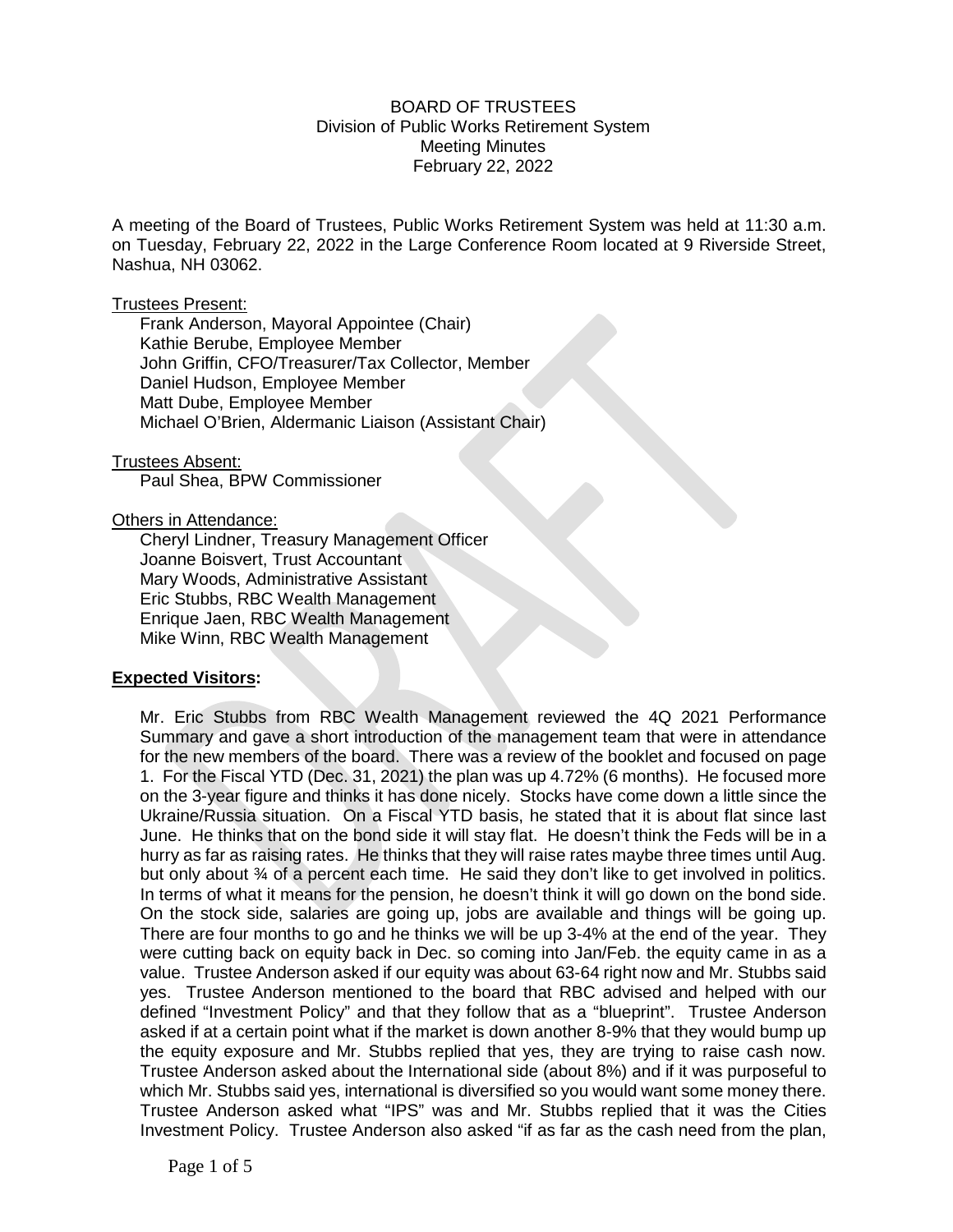would David Fredette communicate that to RBC". Mr. Stubbs said yes, it was usually a phone call from Mr. Fredette. Trustee Anderson asked how quickly they need notice and Mr. Stubbs replied typically a week's notice but the more notice they have, the better. Trustee Hudson asked if the presentation summary could be made available to our members and Trustee Anderson said it could be posted on the Board of Public Works Retirement Systems webpage.

## **Minutes of the Meeting:**

The minutes of the January 25, 2022 meeting were presented for review and acceptance.

**MOTION BY:** Trustee, Frank Anderson moved to approve the minutes of the January 25, 2022 meeting. **SECONDED BY:** Alderman, Michael O'Brien **MOTION CARRIED:** Unanimously **DISCUSSION**:

# **Personnel:**

- **A. MOTION BY:** Trustee, Frank Anderson moved to approve the retirement benefit of Life Annuity for Kerry L. Converse in the amount of \$3,743.99 per month. **SECONDED BY:** Trustee, Kathie Berube **MOTION CARRIED:** Unanimously **DISCUSSION:**
- **B. MOTION BY:** Trustee, Frank Anderson moved to approve the retirement benefit of 10yr Certain and Life Annuity of \$2,553.72 per month and a one-time catch up payment of \$2,553.72 for Richard D. Dion. **SECONDED BY:** Alderman, Michael O'Brien **MOTION CARRIED:** Unanimously **DISCUSSION:**
- **C. MOTION BY:** Trustee, Frank Anderson moved to approve the lump sum Death Benefit of \$83,834.55 plus the \$3,000.00 death benefit and withholding 20% mandated federal income tax to Karen Landry-Mazur as beneficiary of Edward A. Mazur. **SECONDED BY:** Trustee, Kathie Berube **MOTION CARRIED:** Unanimously **DISCUSSION:**
- **D. MOTION BY:** Trustee, Frank Anderson moved to approve the lump sum Death Benefit of \$3,000.00 to Joanne Gallagher as beneficiary of Ronald H. Couturier. **SECONDED BY:** Trustee, Kathie Berube **MOTION CARRIED:** Unanimously **DISCUSSION:**
- **E. MOTION BY:** Trustee, Frank Anderson moved to approve the lump sum Death Benefit of \$3,000.00 to Sabrina Nadeau as beneficiary of Richard D. Nadeau.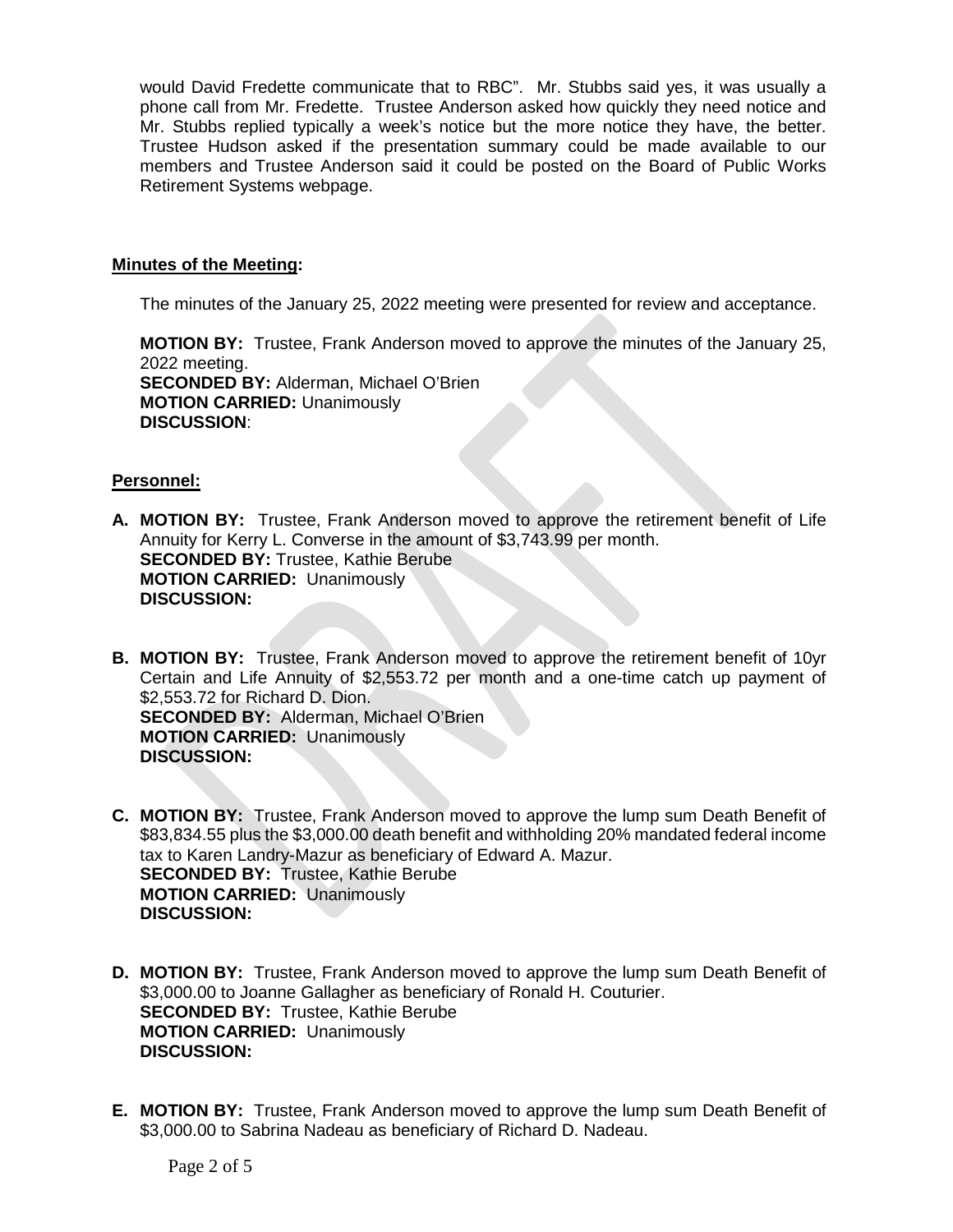**SECONDED BY:** Trustee, Kathie Berube **MOTION CARRIED:** Unanimously **DISCUSSION:**

# **Old Business:**

Trustee Anderson brought up the communication update on the Ordinance Changes for the IRS and thanked everyone for their contribution to Attorney Rich. Trustee Anderson said it may take a while to go through the IRS but wanted to thank Attorney Rich and his folks on getting the board through that process.

Trustee Anderson said that the issue of cost sharing for the pension administrative services continues and asked Alderman O'Brien what his thoughts were. Alderman O'Brien said that right now they are forming the budget and wanted to know if this is the right time to put something like this up to the Mayor. His fear is that we start to mirror the State with the ULL. He mentioned that with Hooker & Holcombe taking this over so that employees can access their account online, it does come with a cost and the cost is being taken out of what is supposed to be interest to the plan. Alderman O'Brien reiterated that we are looking to see if the City can share a portion of the yearly cost which is approximately \$40,000. Alderman O'Brien pointed out that we have saved the City money by not using the Finance Division's administrative personnel and other departments personnel. He mentioned bringing Alderman Dowd to the meeting to see if there is a way to talk to the Mayor about getting a line item on the budget with this. Trustee Anderson concurred that it is a good point and wanted to explain to Trustee Griffin that previously all the administrative work was done through the City's Human Resources Dept. which needed to change for technology reasons. He pointed out that originally, we were told that the City would be picking up the cost and that turned out not to be the case. Trustee Anderson just wanted to point out that our job, as Trustees, is to save money for the plan and make it strong for the current employees and future retires. He wants to point out to the Mayor all the changes that have been done in the last 10-15 yrs. to the plan to save money. The board has increased the retirement years (for employees starting after July, 2010) and have done just about everything it can and would the City consider contributing to strengthen the plan. Trustee Anderson also pointed out that the down side is that if it doesn't happen, we have been taking 9.15% of employees checks and we don't want to someday have to go to the Alderman and ask for the employees to kick in more money. Alderman O'Brien said that since it is a reoccurring charge to the plan it is deserving of a line item if we go that route on the budget. He asked what Trustee Griffin's thoughts were.

Trustee Griffin said that things change over time and appreciates that it was pointed out that a retiree might be able to actually look something online. Secondly, he mentioned that it's really one of the Mayor's biggest issues with downshifting. He mentioned that they are trying to get substantial changes made and if this board thinks they are getting good service from Hooker & Holcombe, and they are able to use the talents of Joanne Boisvert, Trust Account and you are keeping track of everything and not letting anything fall through the cracks, this wouldn't be beneficial to bring to the Mayor. Trustee Griffin thinks that because the plan is well-funded the board may look like we are being a little greedy. The Public Works Division is going to be asked to create a budget, such that the average over the last two years meets inflation (which is 2.3%) and he knows that the Director and the Executives on the board have worked hard on a 0% increase last year and they are leaving things out of the budget so it does look like \$40,000 on a \$16 million budget collectively is palatable although they are forgoing some things. Trustee Griffin mentioned that because it's solely for the benefit of the Department of Public Works you would have to look at it as coming directly from their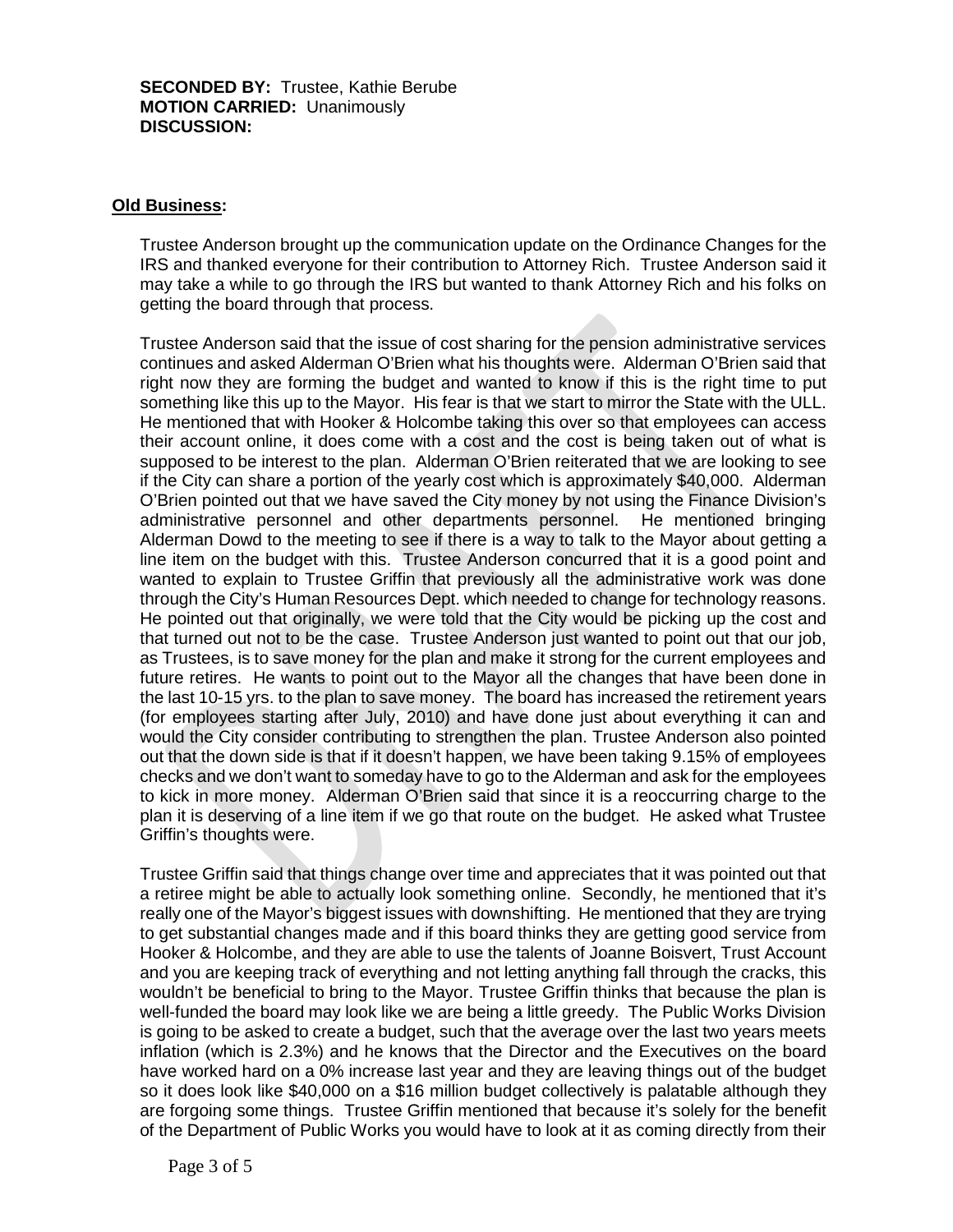budget. He feels that the board should be proud of the work they've accomplished with the investments but doesn't even know how to begin a conversation with the Mayor on this subject. He pointed out that his department is still working hard on this. Alderman O'Brien wanted to point out at what impact is the \$40,000 going to pay out on 10-15 years. Trustee Anderson also wanted to mention that it is a new cost. The plan was at zero cost and now we have the new number. He feels it's just the boards responsibility to look at it and mentioned that we have changed the postage charge when everything is now accessed online instead of being mailed out and that cost was \$1,500/yr. He understands that we need to go to the Mayor with things that have been done to save money to the plan. Ms. Boisvert pointed out that the plan is charged with every calculation that is given out so the fee changes every time they invoice us. Trustee Anderson pointed out that we have approached them on that and it is now up to twelve inquiries instead of nine (before the plan is charged). Trustee Hudson wanted to point out that he doesn't want our members penalized for the success of the plan. He would be interested to see a comparison of the NH Retirement System to our Retirement System. Are they contributing more per employee for a match? Trustee Griffin said, yes, much more and it is on total compensation. Trustee Hudson wants to make sure that our employees are being treated as fairly as the other employees in the State plan. Ms. Boisvert wanted to point out that she is still spending approx. 30% of her time on this plan and feeding numbers to Hooker & Holcombe for retirees daily. Trustee Anderson said that he was not aware of that fact. It was decided to leave "Cost Sharing" on the agenda under "Old Business". Trustee Berube asked how long our contract is with Hooker & Holcombe and Trustee Anderson thought that it may be ending soon.

RFP for Fund Advisory Services was discussed. Trustee Anderson thought that it has been seven years and it was time to possibly do an RFP. He believes it's time to invite other managers in and invite RBC to "sharpen their pencils". He is suggesting to possibly have a firm handle the RFP process and suggested maybe using a consultant. Some suggestions are Cambridge Associates out of Boston and Prime Bucholz, out of Portsmouth and explained that they are responsible for getting the managers. Trustee Anderson said that he will approach RBC first and then get a few more names of firms for the next meeting. He thinks the portfolio is large enough to get their attention. Alderman O'Brien wanted to know if the interview would be at the next meeting and Trustee Anderson said that this will take a while because of the process. Hopefully by year end.

## **New Business:**

**A. MOTION BY:** Trustee, Frank Anderson moved to approve the current disbursement of funds for the period of January 1, 2022 through January 31, 2022 in the amount of \$424,363.77

**SECONDED BY**: Alderman, Michael O'Brien **MOTION CARRIED:** Unanimously **DISCUSSION:**

Trustee Hudson asked if it would be possible to see the previous three months disbursement like shown with the previous year's disbursements just as a comparison. Ms. Boisvert said that things change every month so she is not sure what the benefit would be. She could do it if the board wanted her to. Trustee Hudson said he just wanted to see the trend. Trustee Griffin said it shows the fees and equities have gone up this month as well as the number of retirees and agreed month to month might be tough. Trustee Anderson said he can get the equities and will check with RBC on the fees.